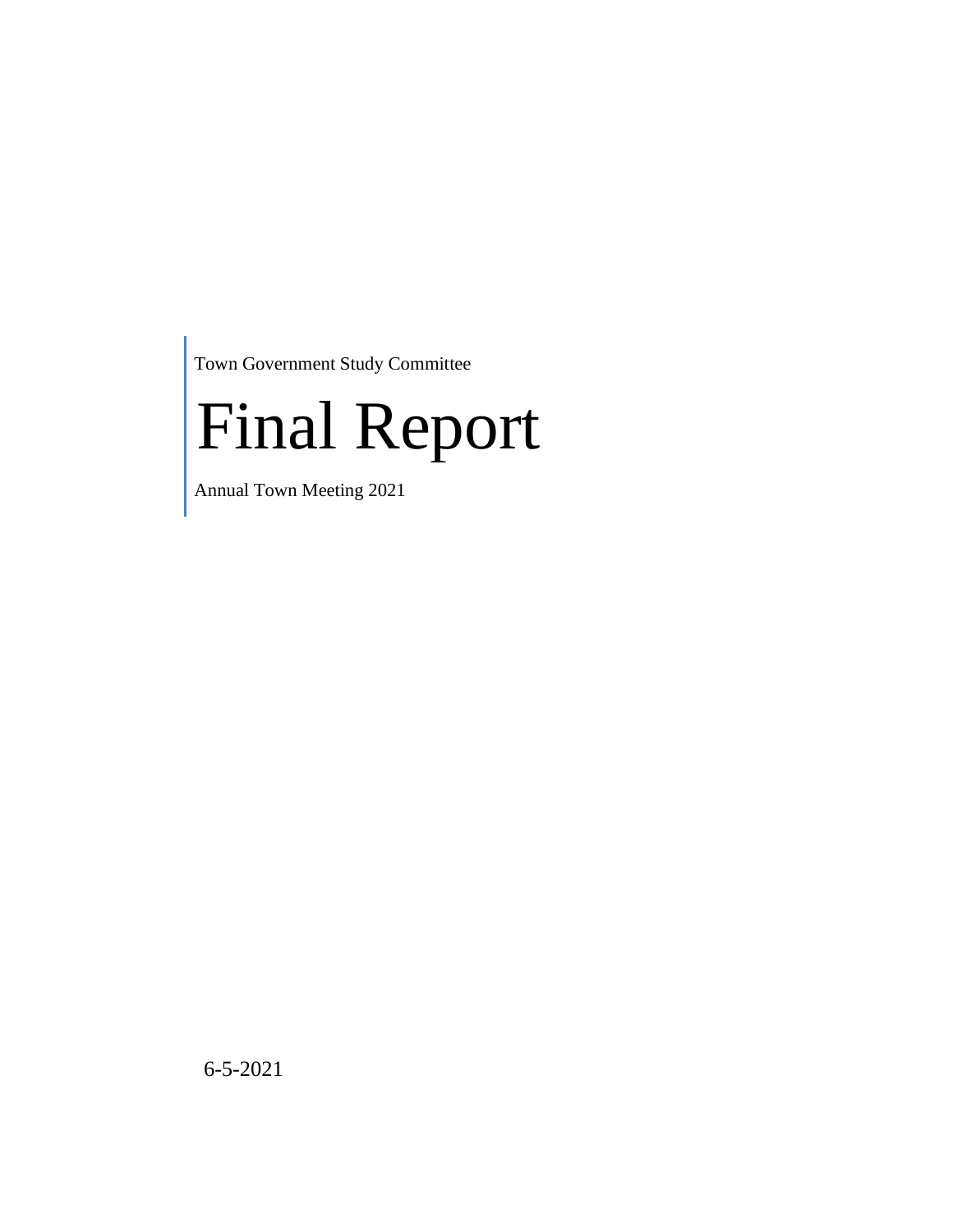#### To: Residents of Nantucket

From: Town of Nantucket Government Study Committee

John B. Brescher, Chair Campbell Sutton, Vice Chair Rick Atherton Curtis Barnes Tucker Holland Linda Williams Date: June 5, 2021 Re: Final Report for Town Meeting 2021

Dear Members of the public:

Over the past three years, the Town Government Study Committee ("the Committee") has been meeting on a monthly or bi-monthly basis on the charge of analyzing the role and efficacy of the form of Town Government for the Town and County of Nantucket. The Committee has met with multiple members in Town Government, as well as members of the public during our two Public Hearings. Over the course of these 70 or so meetings, we have had the privilege of meeting with various members of the public, employees and staff of the Town of Nantucket, as well as elected officials to receive their feedback and opinion on the form and function of the Town Government.

It has been a rewarding experience, especially when coupled with the challenges facing the Town during the COVI-19 pandemic.

The report below addresses what the Committee has reviewed during the tenure of their service to the Town of Nantucket. Many of these recommendations are just that: recommendations. They are a compilation of years of diligence and recognition of the social and political climate in Nantucket. The actions taken by the Committee have been to recommend the changes below and, for each recommendation, the Committee has given a brief synopsis of why the change was recommended.

Nantucket is a unique community facing unique problems – and the local Government is no exception. While these recommendations may not solve all of the problems that were brought to the Committee's attention, hopefully they can provide a blueprint to effectuate change in the future. All of these recommendations should have their language and syntax further vetted by Town Counsel to ensure compliance with Massachusetts General Laws, as well as so as to avoid any conflicts with existing provisions in the Town Charter.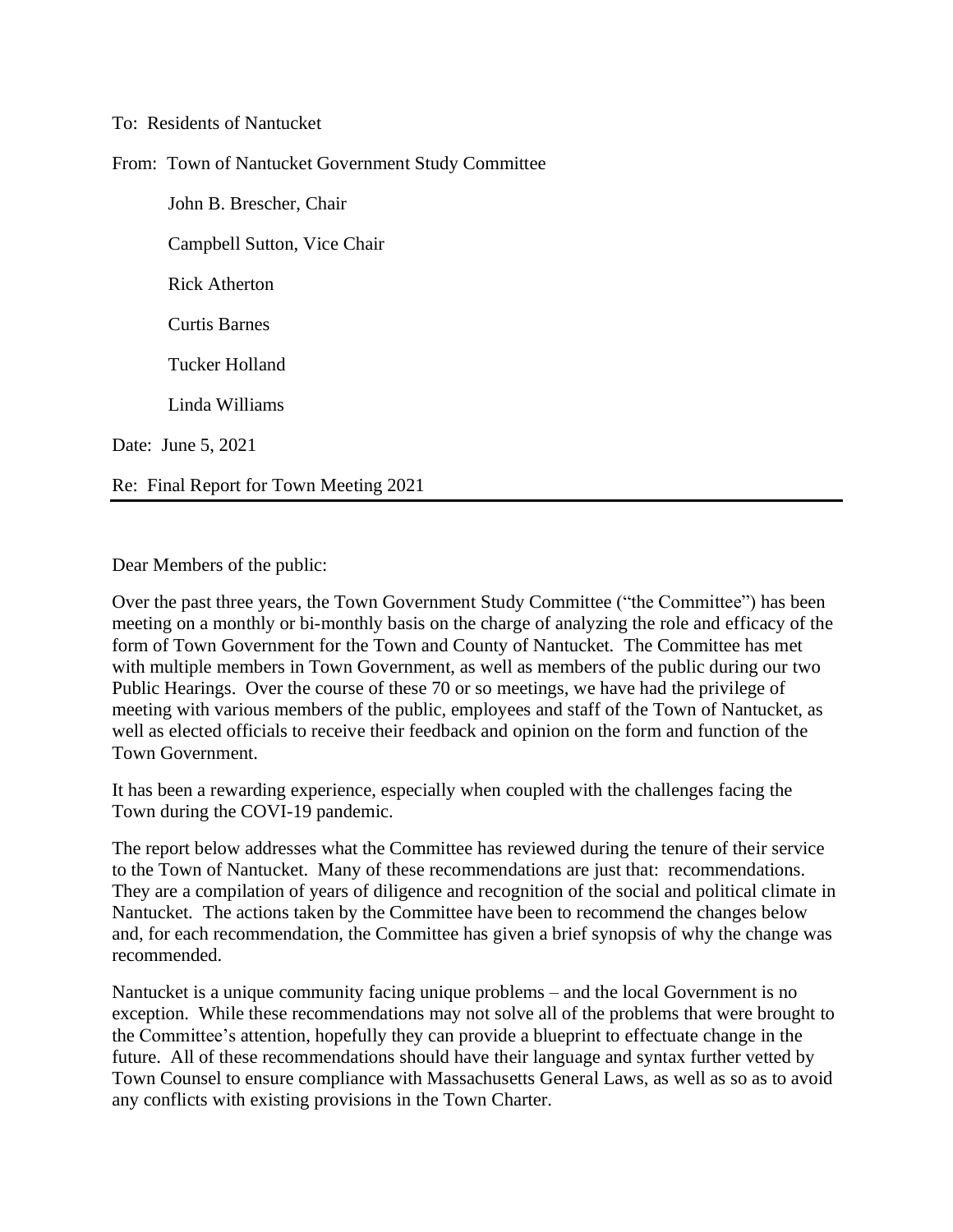It has been an honor and a privilege to serve the Town these past few years and we sincerely appreciate all the support and patience given.

Respectfully yours,

The Town Government Study Committee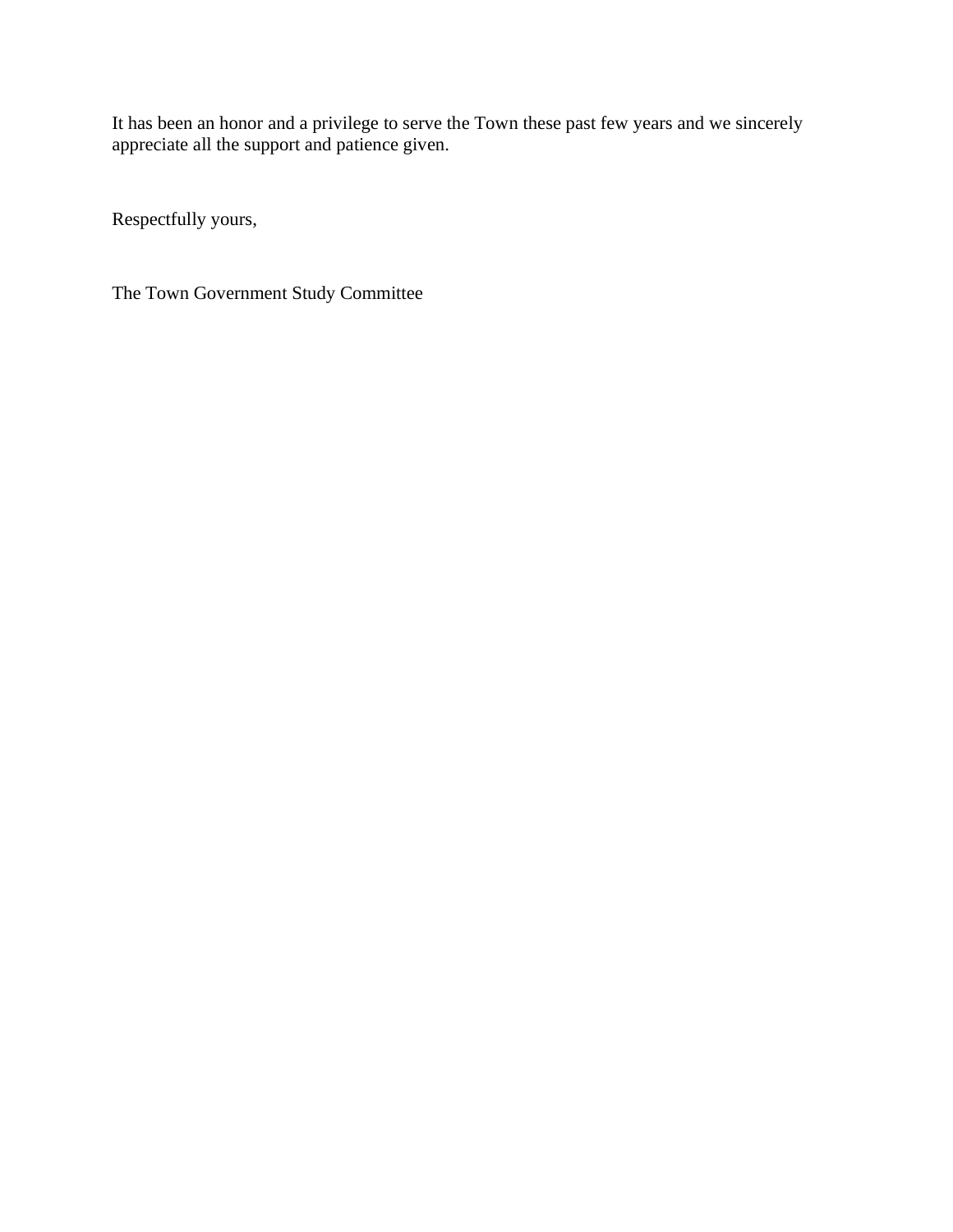#### **TABLE OF CONTENTS**

- **1. The Basic Form of Government in Nantucket**
- **2. Organization of Local Government**
- **3. Semi-Annual Town Meeting**
- **4. Code Enforcement**
- **5. Examining The Audit Committee**
- **6. Revisions to Historic District Commission Charter**
- **7. Establishment of Licensing Board**
- **8. Establishment of Parking Commission**
- **9. Establishment of Sewer Commission and Sewer Abatement Commission**
- **10. Review of Airport Warrant Article**
- **11. Revisions to the Parks and Recreation Department and Commission**
- **12. Creation of Town Ombudsman**
- **13. The Town Government Study Committee**
- **14. Edits to the existing Town Charter**
- **15. Increasing Citizen's Warrant Article Signatures to 25**
- **16. Extending the Moderator's Term to Three Years**
- **17. Non-Voting Taxpayer Representation at Town Meeting**
- **18. Communication and Collaboration between Town Boards and Committees**
- **19. Appendices and Attachments**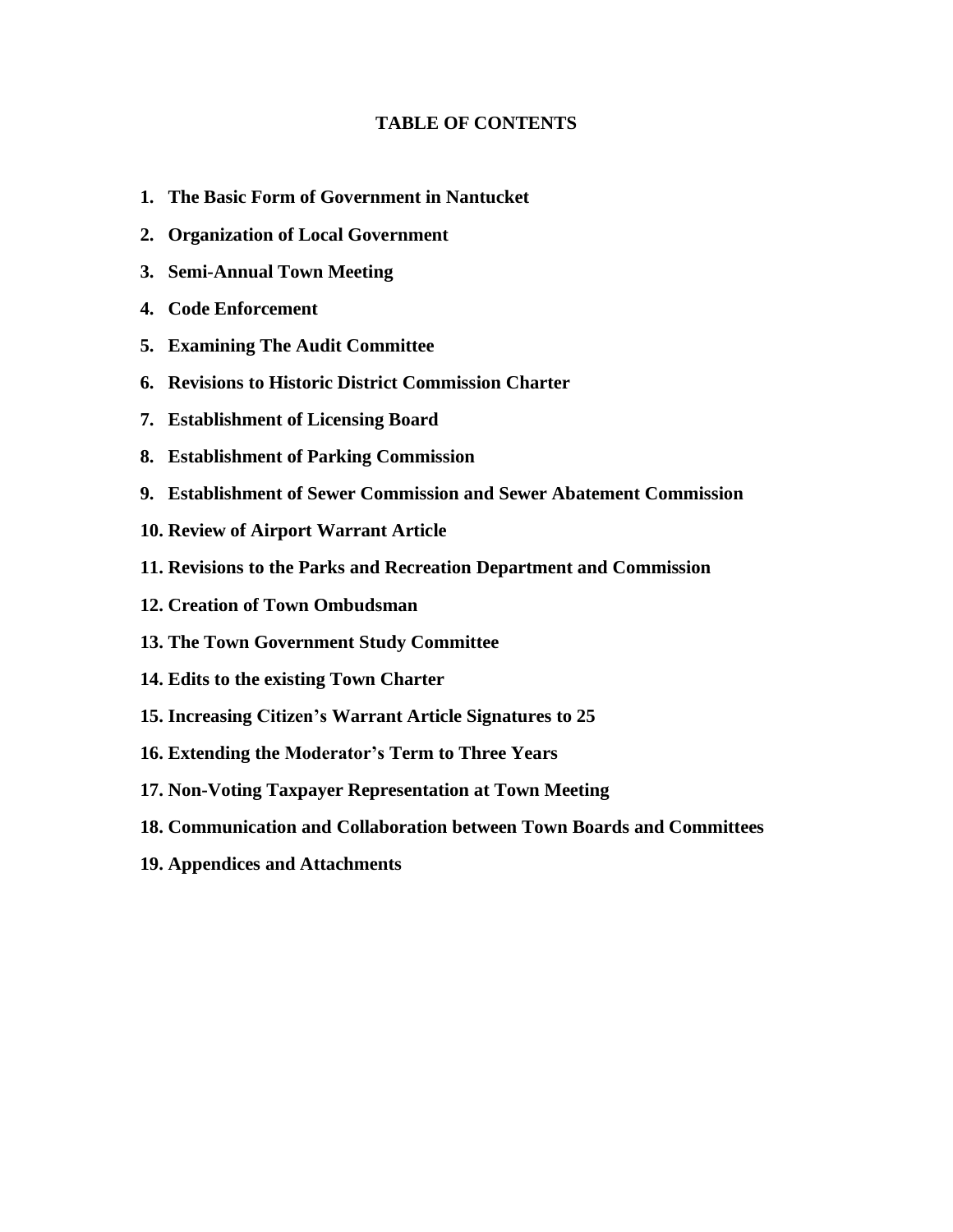#### *1. The Basic Form of Government in Nantucket:*

The Committee reviewed the basic form of government in Nantucket, Open Town Meeting, and sought to identify any problems or concerns and ways to improve the function of Government.

The Committee, without making any determination, reviewed the types of government available in the Commonwealth of Massachusetts: Town Council with Mayor or Town Manager, Representative with Town Manager, Town Meeting with Town Manager. An informational sheet that was circulated at our Public Forums is attached hereto for reference. These sheets discuss, in great detail, the four types of government that are considered which are: Open Town Meeting, Representative Town Meeting, Town Council, and a Mayoral form of government. This information is attached as Exhibit A along with this report.

Furthermore, the Committee gathered an unofficial ad hoc poll from the citizens who attended the public forums and the results are attached as well. The Committee also requested two non-binding ballot questions for the 2020 election relative to the satisfaction of the electorate with the form of Town Government and the role of the Town Government Study Committee relative to investigating the topic further. Those results are attached as Exhibit B

Some of the factors and considerations the Committee reviewed while looking at these forms of Government were:

- Ease of decision-making;
- The potentially challenging degree of difficulty determining the election process for Representative Town Meeting;
- Which forms potentially removed citizens from participation;
- The requirements for ballot approval of overrides and debt exclusions;
- The realities of needing quorums at Annual and Special Town Meetings;
- The number of signatures for open town meeting articles;
- The length of presentations at Annual or Special Town Meetings; and,
- The time of any town meeting (e.g., summer v. winter).

While the Committee has taken the time to research these forms of Government, they have not yet arrived at a conclusion as to whether or not the Town of Nantucket needs to change their form of Government and, to that end, what that change would look like. A change of that significance would require a great deal of public support, education, and careful consideration and planning. The form of Government is a passionate topic for voters and this Committee is cognizant of that fact. Because of this, the Committee can safely say that any change to the form of Town Government would need to be carefully analyzed and properly vetted before it could be effectuated.

Also, the options available to Nantucket regarding the form of Government are population-based and for that reason, the Committee also thought it prudent to wait for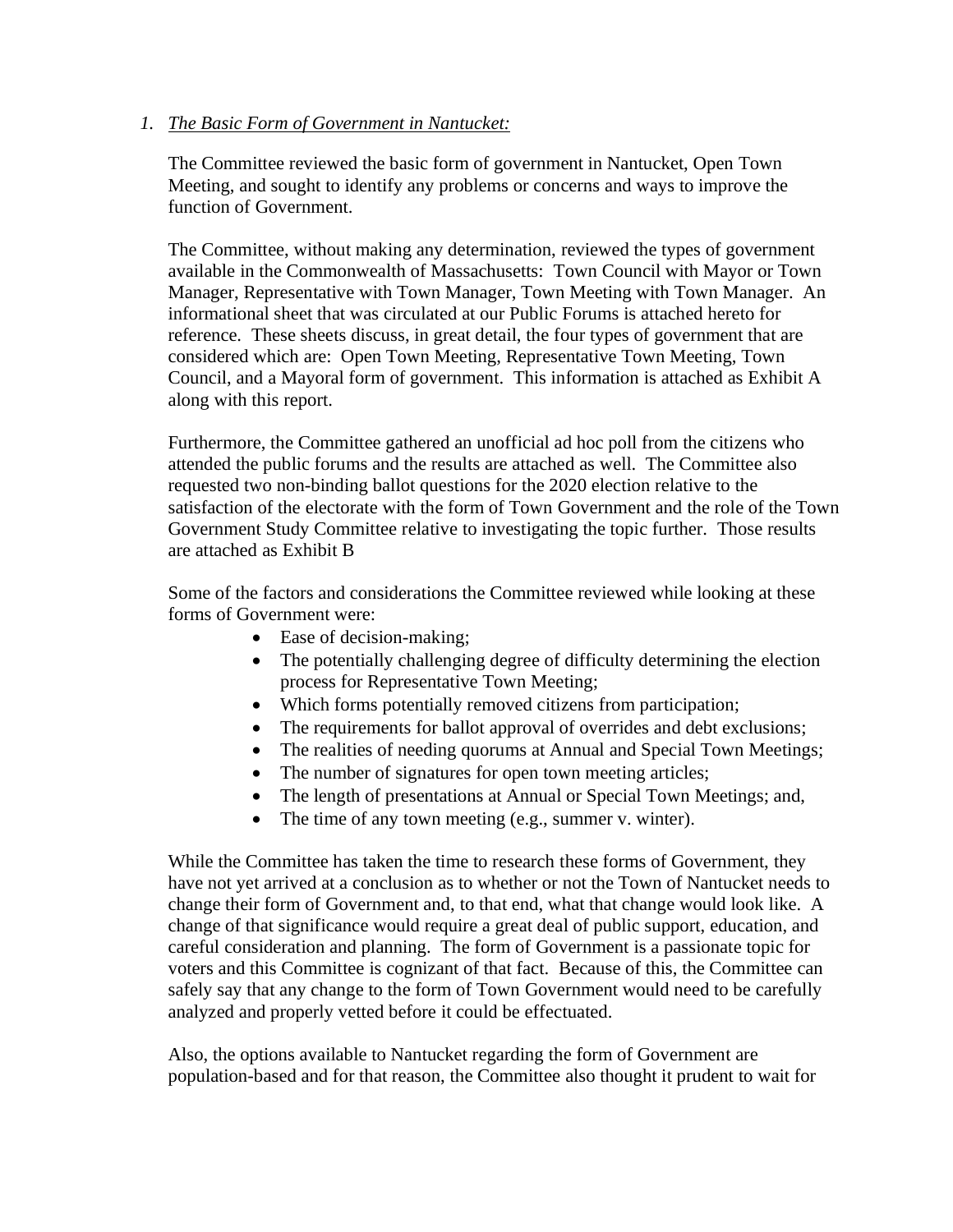the release of Town-specific data from the Federal 2020 Census results this Fall before ruling out any potential form of Government.

*The Committee voted to recommend that the Town of Nantucket establish a special commission with the sole purpose of investigating the form of Town Government and Town Meeting in Nantucket. All members of the Committee voted in favor.* 

# *2. Organization of Local Government:*

The Committee also reviewed the organization of Nantucket's local government. This included not only the mechanics of the interactions between the various departments within the Town of Nantucket, but also the common questions and concerns the average citizen faces when interacting with municipal agencies. The Committee concluded that it would be advantageous for the public and local officials to have access to a comprehensive organizational chart to be displayed on the Town's website and perhaps be made available in hard-copy. This, in turn, would help eliminate confusion with respect to which department has jurisdiction over a particular issue in order for a layperson or average citizen to know where best to address their issue or complaint Also, such a chart could be especially important to better understand the roles and responsibilities of the various municipal and administrative offices and branches within the Town of Nantucket. This organization should also include a comprehensive, but plain-spoken guide for citizens to understand the code enforcement process and which office or branch has jurisdiction over the matter.

*The Committee voted to recommend that the Charter be amended to require an annual presentation by Town Administration or the Select Board for an organizational chart. All members of the Committee voted in favor.*

# *3. Semi-Annual Town Meeting:*

As part of the public hearings held by the Committee, one of the criticisms that was brought up was the inefficiency of Annual Town Meeting. Other criticisms of having only one Annual Town Meeting were the number of warrant articles proposed and the duration of the meeting. Without changing the form of Town Government, the Committee considered a potential solution being an amendment to the Charter to require a semi-annual Town Meeting and in the event there is no need for the second Town Meeting, it can be duly cancelled.

*The Committee voted to recommend to amend the Charter to require a Semi-Annual Town Meeting. The Committee voted unanimously in favor.* 

# *4. Code Enforcement*

One of the issues facing the Committee was the suggestion to have an annual presentation relative to code enforcement as an update to its Residents. The Committee discussed the merits of this idea at length and did not come to a unanimous conclusion on suggesting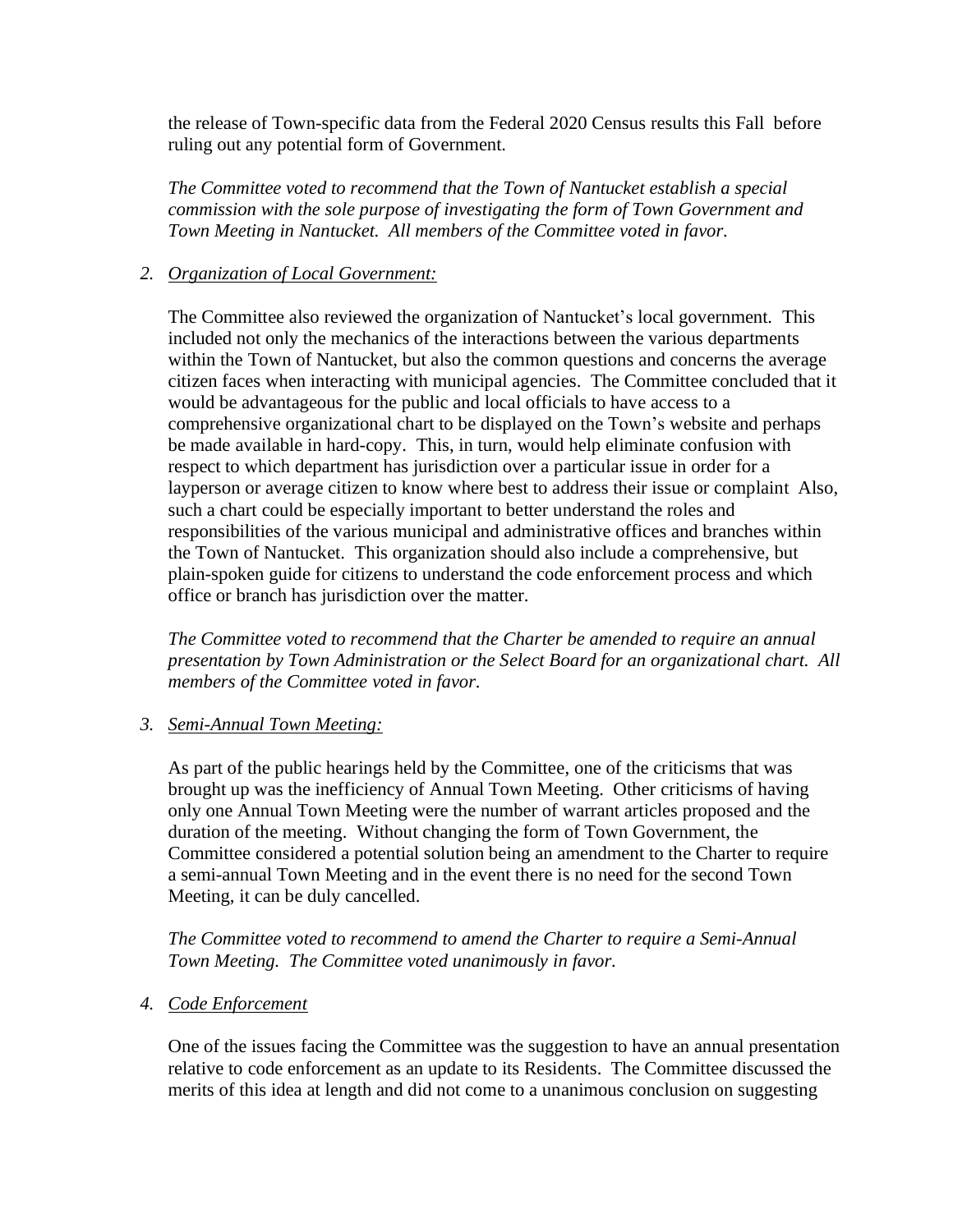the Charter be amended to include a provision requiring an annual update on code enforcement.

*The Committee voted not to include language to amend the Town Charter to require an annual presentation of the Town's enforcement actions for the Select Board to review. The vote was 4-2 in favor, but noted that a comment should be included in the Town Government Study Committee's report to Town Administration that while there is merit to this idea to keep the public informed, it is not appropriate to include it in the Charter.* 

## *5. Examine the Audit Committee:*

After discussions with the Finance Director and the Chair of the Finance Committee, the Town Government Study Committee submitted a warrant article relative to updating the audit committee. Article #96 was approved at the 2020 Annual Town Meeting. This Article is attached as Exhibit C to this report.

## *6. Historic District Commission Charter:*

The Committee suggests having a more comprehensive amendment to the Historic District Commission Charter to better address any inconsistencies and mechanisms for appeal. However, the Committee is not empowered within our scope and mission to review this matter. Any future revisions, which the Committee would suggest investigating, should be further developed by other entities.

# *7. Establishment of a Licensing Commission or Board:*

The Committee heard from members of the public and the Select Board regarding the licensing duties of the Select Board. It seemed prudent to the Committee that if the Select Board deems it appropriate, the Select Board is empowered to create its own Licensing Commission/Board. This could be done administratively and would not need any type of charter amendment. This type of Commission/Board would be a step in lessening the amount of time the Select Board spends on certain issues. The establishment of this Commission/Board is also within the purview of the Select Board and Town Administration.

The Committee noted that while this topic has been discussed for some time, it may behoove the Town to have a more impactful recommendation. And as such, the Committee recommended amending the Charter to require the Select Board to establish such a Licensing Commission or Board.

*The Committee voted to recommend amending the Town Charter so that the Select Board shall establish a separate Licensing Commission or Board. All voted in favor, however, one member abstained from the vote.* 

*8. Parking Commission:*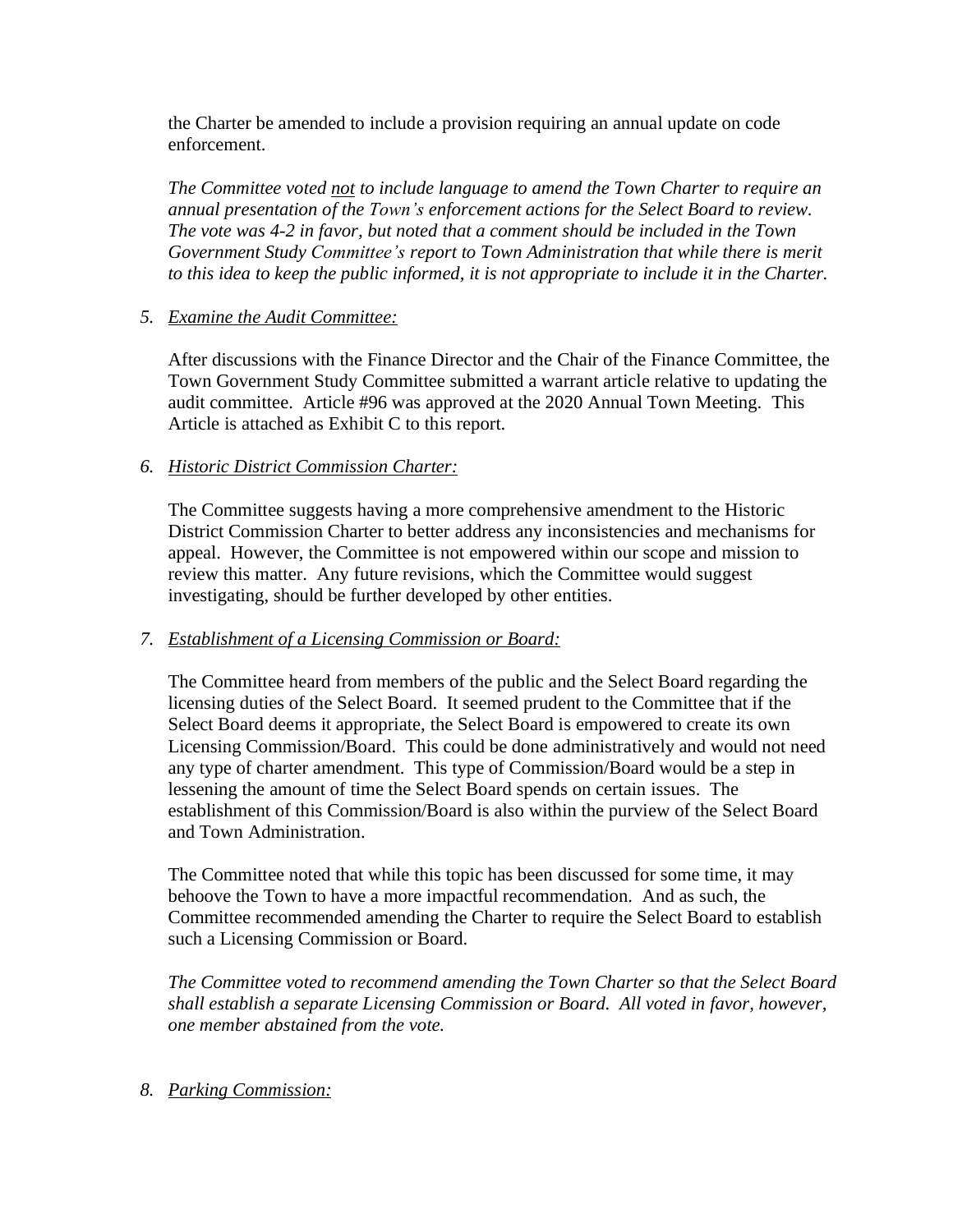The Committee heard from members of the public and the Select Board regarding the need for a Parking Commission. A separate Parking Commission has been addressed by the Select Board and by warrant article 66 at the 2018 Annual Town Meeting. Said article is attached hereto as Exhibit D.

The Committee noted that while this topic has been discussed for some time, it may behoove the Town to have a more impactful recommendation. And as such, the Committee recommended amending the Charter to require the Select Board to establish such a Parking Commission or Board.

*The Committee voted to recommend amending the Town Charter so that the Select Board shall establish a separate Parking Commission or Board. All voted in favor, however, one member abstained from the vote.* 

# *9. Establishment of a Sewer Commission:*

Similar to the Licensing Board or Commission, in the event the Select Board wants to set up a Sewer Commission, further due diligence should be done to better understand the roles and responsibilities of the tasks necessary to accomplish this mission. The Committee, while potentially supportive of this concept, is wary of the unintended consequences that may be created by creating such a Commission. However, the Committee is supportive of the study of a separate Commission in order to better understand the unintended consequences.

The Committee did, however, find that it would be prudent next step to establish a Sewer Abatement Commission. As the municipal sewer system systematically expands, there will be more homeowners who will need to tie-in to the sewer system. It is anticipated that there will be more sewer abatement requests before the Select Board. With this in mind, the Committee thought it would be logical step to create a Sewer Abatement Commission to handle the influx of abatement requests.

*The Committee voted to add a comment that the Town should study a separate Sewer Commission and to direct the Select Board to create a separate Sewer Abatement Commission. All members voted in favor.* 

#### *10. Review of Airport Warrant Article:*

This article allowing the Airport to delegate authority to the Select Board in order to approve capital projects was approved at the 2020 Annual Town Meeting. A copy of the Warrant Article and Home Rule Petition is attached as Exhibit E.

#### *11. Revisions to the Parks and Recreation Commission:*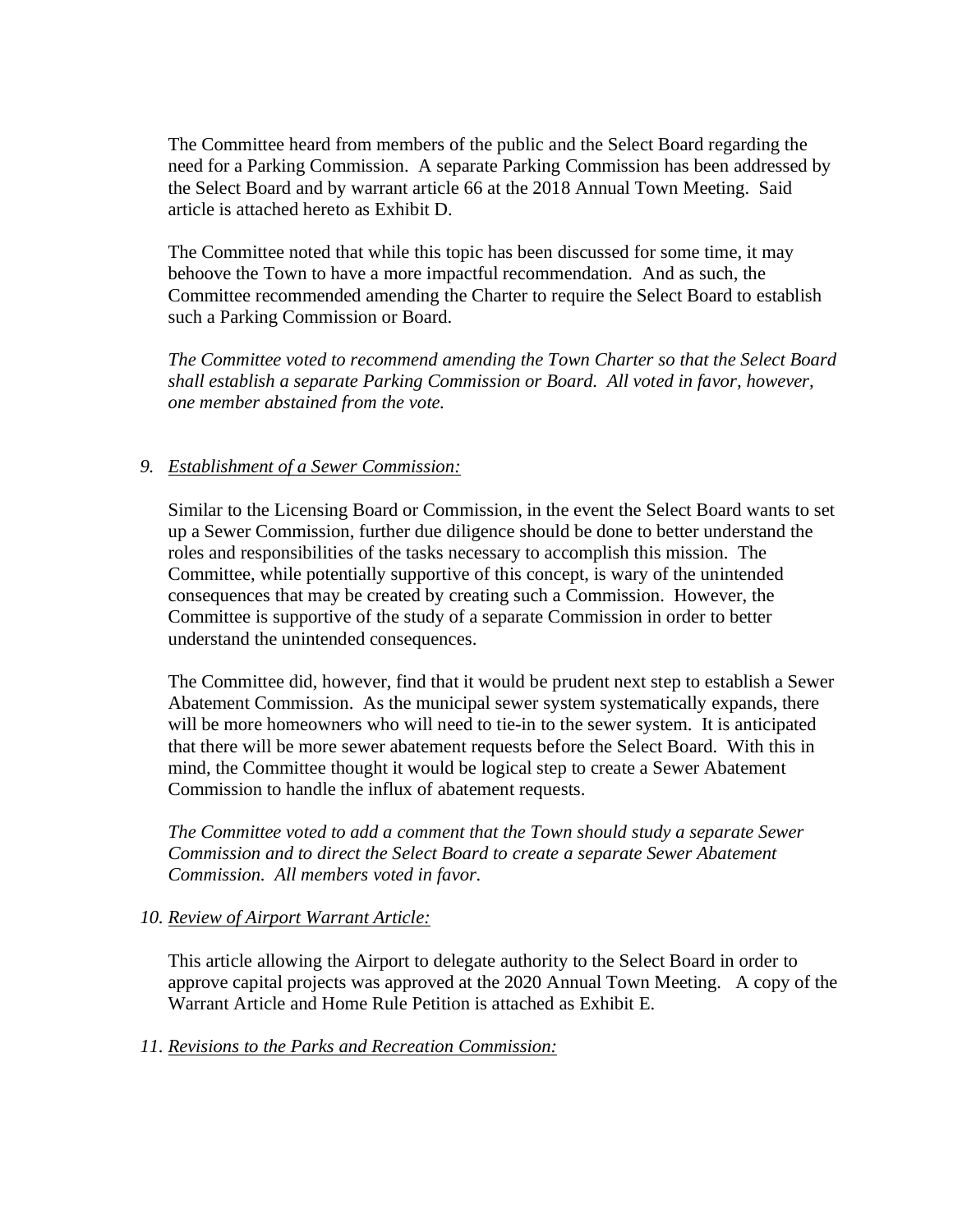In the spring of 2019, the Town Government Study Committee began looking into issues relating to the Park and Recreation Department/Commission as it had received complaints/negative comments from members of the public relating to the condition of the parks, the confusion as to who was overseeing what, and that the commission had not met in over a year. The question arose "what happened to it"?

Over the summer of 2019, the Town Government Study Committee reviewed documents relating to the formation of the commission (under MGL chap. 45, Nantucket's ACT of 1987 chap. 459, ACT of 1965 chap. 169) and the power of appointments to said Parks and Recreation Commission (under MGL chap.45, Nantucket's town charter sections 3.4 a3, 4.3 a&b, 4.4 a&b, 4.8, 4.9, and 2007 ATM warrants 44 &51). Many anomalies and contradictions were found in both the formation of and the power to appoint within the Town's Charter. In the fall, the Town Government Study Committee's concerns were communicated to the Town Manager and Town Counsel (through Lauren F. Goldberg, Esq.). It was agreed that Town Counsel would look into these issues since the Charter was already under review for such anomalies. Also, a citizen's article calling for the hiring of a Parks and Recreation Department Head had been submitted for 2020 Annual Town Meeting. In January 2020, the Town Government Study Committee voted to see what the outcome of the citizens article was at the 2020 Annual Town Meeting before moving ahead with a recommendation. That article was called and will be voted on at the next Annual Town Meeting. The Committee has not heard back from Town Counsel relative to amendments to the Charter as it relates to this issue.

Since the submission of the November 2021 report to the Select Board, the Town Government Study Committee received a response from Town Counsel on May 5 , 2021. Though several comments were made, Town Counsel did not specifically address the issues with the Park and Recreation Commission/Department. For this reason, the Committee makes the following recommendations:

- 1. While the Park and Recreation Commission was required to be instituted by a state Act, the department was not. Gradually, over time, the Park and Recreation department was subsumed by the DPW and then eliminated as a separate entity with a separate budget and responsibilities. As a result, there has been a lack of perceived focus on the parks and recreations areas, including playgrounds, beaches, bathhouses, and the like. Scheduling of field space and events has been moved from entity to entity and has caused confusion, versus field maintenance and access. It is recommended that the Park and Recreation Department be re-instituted as a separate entity, with a fully funded line-item budget and adequate staff, resulting in a return to the status it had prior to the elimination of the department.
- 2. The appointment authority to the Park and Recreation Commission should reside solely with the Select Board to eliminate any appearance of conflict and ensure that the Town Manager did not get embroiled in the politics of appointment to this Commission as has happened in the past.
- 3. While the Park and Recreation Commission is outside of Town Administration as so stated in the Charter, it is acknowledged that the staff of the department is and most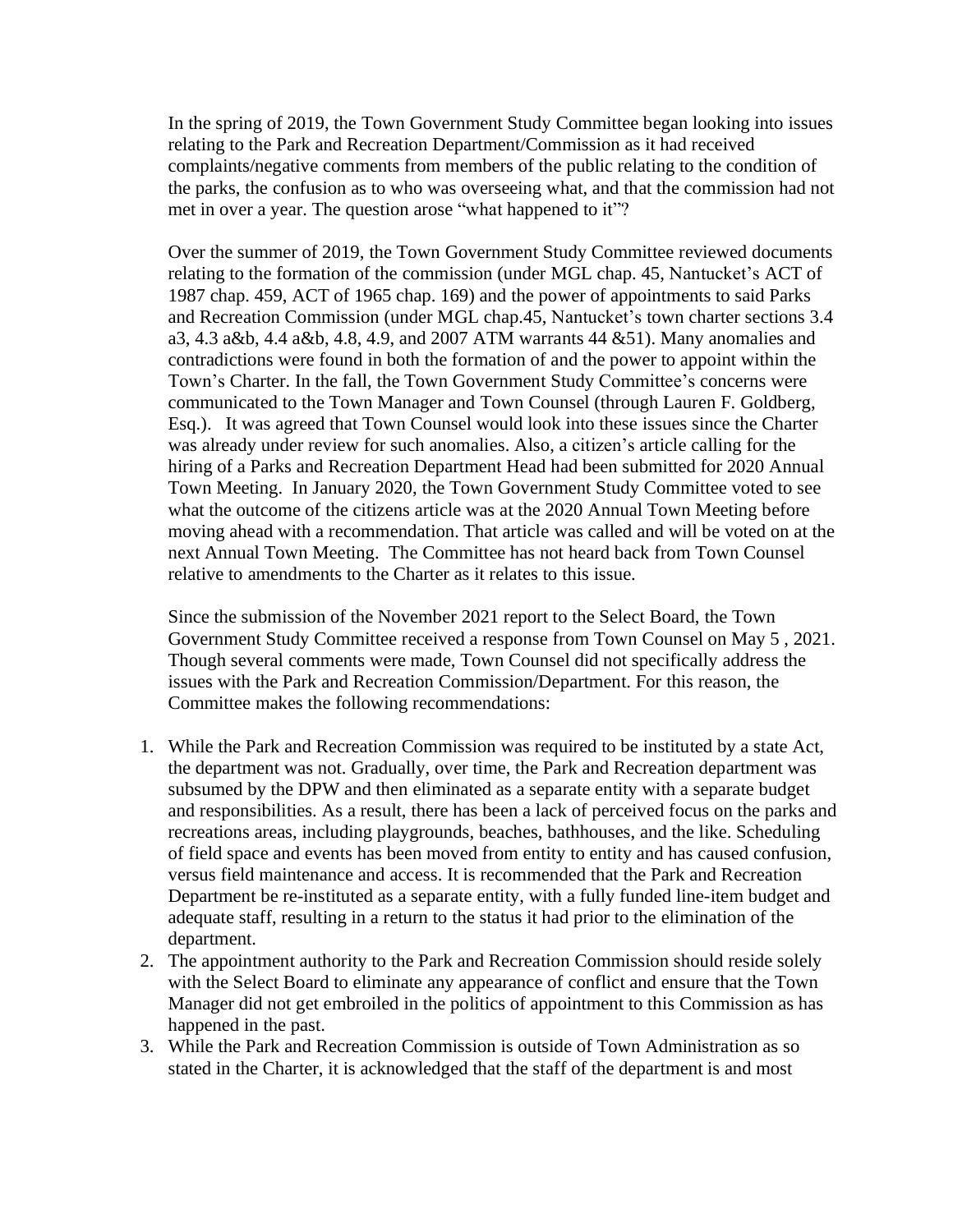appropriately be within Town Administration to manage staff accountability, department budget control, and administrative oversight which is critical in the operation of the town.

## Chapter 4 of the Charter is attached to this Memo as Exhibit F

*The Committee voted to recommend that the Parks and Recreation Department be reinstituted as a separate entity, with a fully funded line-item budget and adequate staff, resulting in a return to the status it had prior to the elimination of the department. All members voted in favor, with one member abstaining.* 

*The Committee voted to recommend that the appointment authority to the Park and Recreation Commission should reside solely with the Select Board to eliminate any appearance of conflict. All members voted in favor, with one member abstaining.* 

## *12. The creation of a Town Ombudsman to settle disputes:*

After a lengthy review of this issue with members of the public and Town Counsel, the Committee concluded that it was not feasible from a legal standpoint to create an ombudsman or a position that could settle disputes between citizens and the Town. There are already legal mechanisms in place to resolve such disputes and having a position like this would erode the checks-and-balances in place. The Town Government Study Committee voted to communicate this recommendation and send a letter to the Town Moderator and Town Manager. The letter was dated October 30, 2019 and sent via email.

# *13. The Town Government Study Committee:*

After discussing the role of the Town Government Study Committee with former members of the Committee, as well as its current members, the Committee suggested potentially amending terms of the existing Committee to three (3)-year staggered terms. At one point, the Committee thought it may also be prudent for the Select Board and Town Administration to establish an internal review committee, separate from the Town Government Study Committee that could review some of the day-to-day operations within the Town that fall outside the purview of the Town Government Study Committee. However, the Committee did not ultimately find merit in this idea during their discussions.

However, the Committee was cognizant that while the Select Board is the appointing authority for the Committee, the Committee's ultimately accountability is to Town Meeting. This helped frame the discussion of creating a separate Governance Committee or revising the Charter so that the Town Government Study Committee reports to the Select Board. Ultimately, the Committee determined it was best not to change the mission of the Town Government Study Committee in the Charter, but instead recommend changing the appointing authority to the Town Moderator to foster a sense of independence and autonomy, as well as to reinforce the mission of the Town Government Study Committee that they report to Town Meeting. This practice is not uncommon and the Committee looked at towns like Sutton, MA that have a similar practice.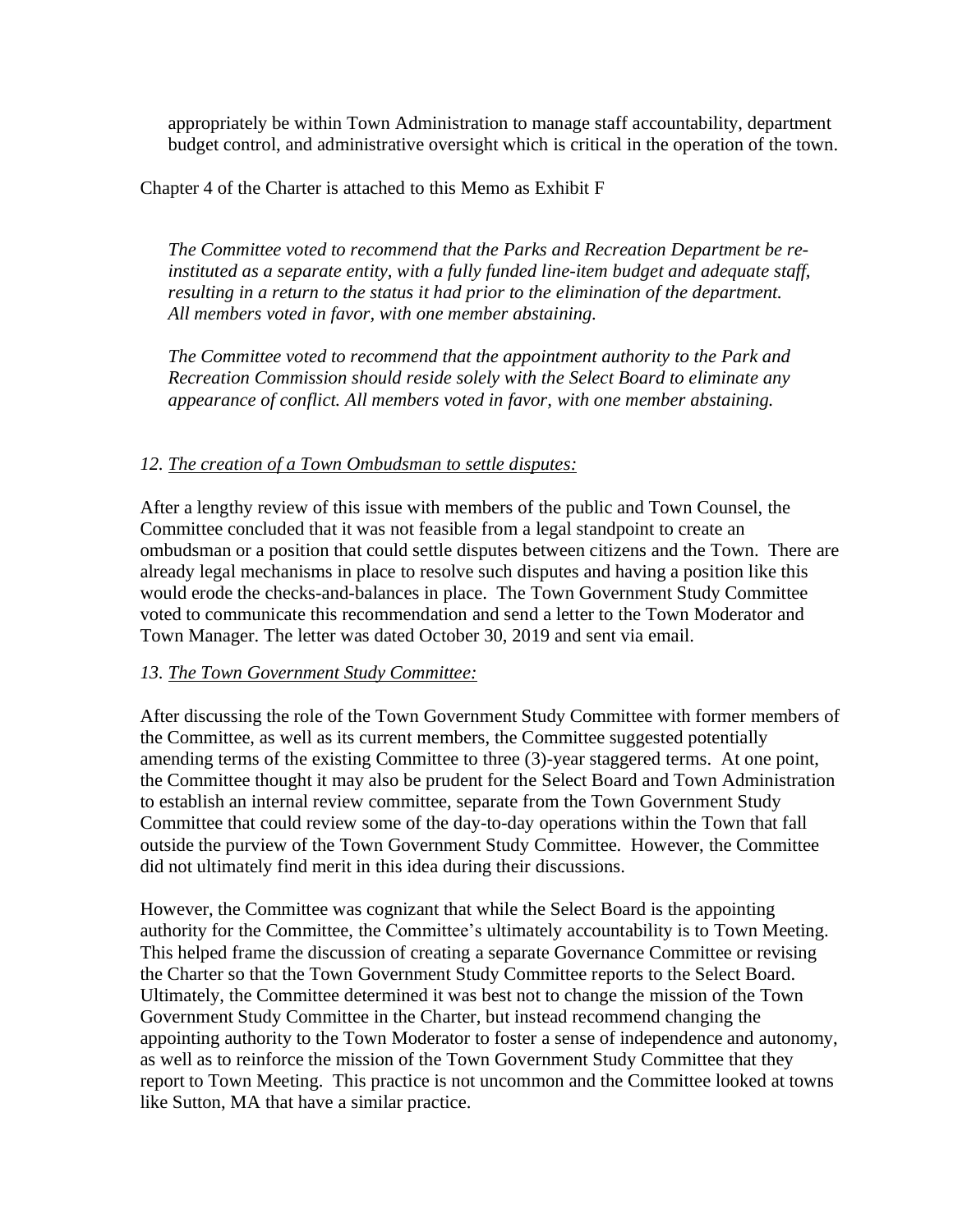*The Committee made a motion to recommend changing the appointing authority in Section 5 of the Charter from the Select Board to the Town Moderator and to change the duties of the Town Moderator to include the power to appoint the Town Government Study Committee every 5 years. All members voted in favor.*

#### *14. Review to the Charter:*

After multiple requests over the past 27 months, Town Counsel's office was kind enough to provide us with potential edits to the Charter. The reviewed charter, which is attached as Exhibit G to this document is a list of the potential changes suggested by Town Counsel. After a through review, the Town Government Study Committee made the following motions as they relate to updating the charter:

The first item discussed was extending the length of the term of the moderator to three (3) years. The Committee overwhelmingly supported this idea, even if this item was not necessarily something they had been looking at. A motion was made by Rick Atherton and seconded by Linda Williams to recommend extending the length of the term of the moderator to three years per Town Counsel's suggestion. All voted in favor by voice vote.

The next item discussed was an edit noting that if the Moderator needs to appoint a Clerk for Town Meeting (section 2.4), that this person should be a registered voter for the Town. The Committee again unanimously supported this idea. A motion was made by Linda Williams and seconded by Rick Atherton to recommend noting in Section 2.4 of the charter that in the event the Moderator needs to appoint a Clerk of Town Meeting, that person shall be a registered voter of the Town of Nantucket. All voted in favor by voice vote.

The next comment addressed suggesting adding that the Warrant shall also be available on the Town website in Section 2.5(b) of the Charter. The Committee agreed this too was a good idea. A motion was made by Linda Williams and seconded by Tucker Holland to recommend amending Section 2.5(b) of the Charter to allow the Town Warrant to be available on the Town website as well. All voted in favor by voice vote.

The next comment addressed Section 2.5(c), which requires the Board of Selectmen to publish the Warrant by mailing it to each registered voter. The comment from Town Counsel was that many other Towns are eliminating this language. The Committee noted the importance of having a hard copy of the Warrant and while the point was well-taken,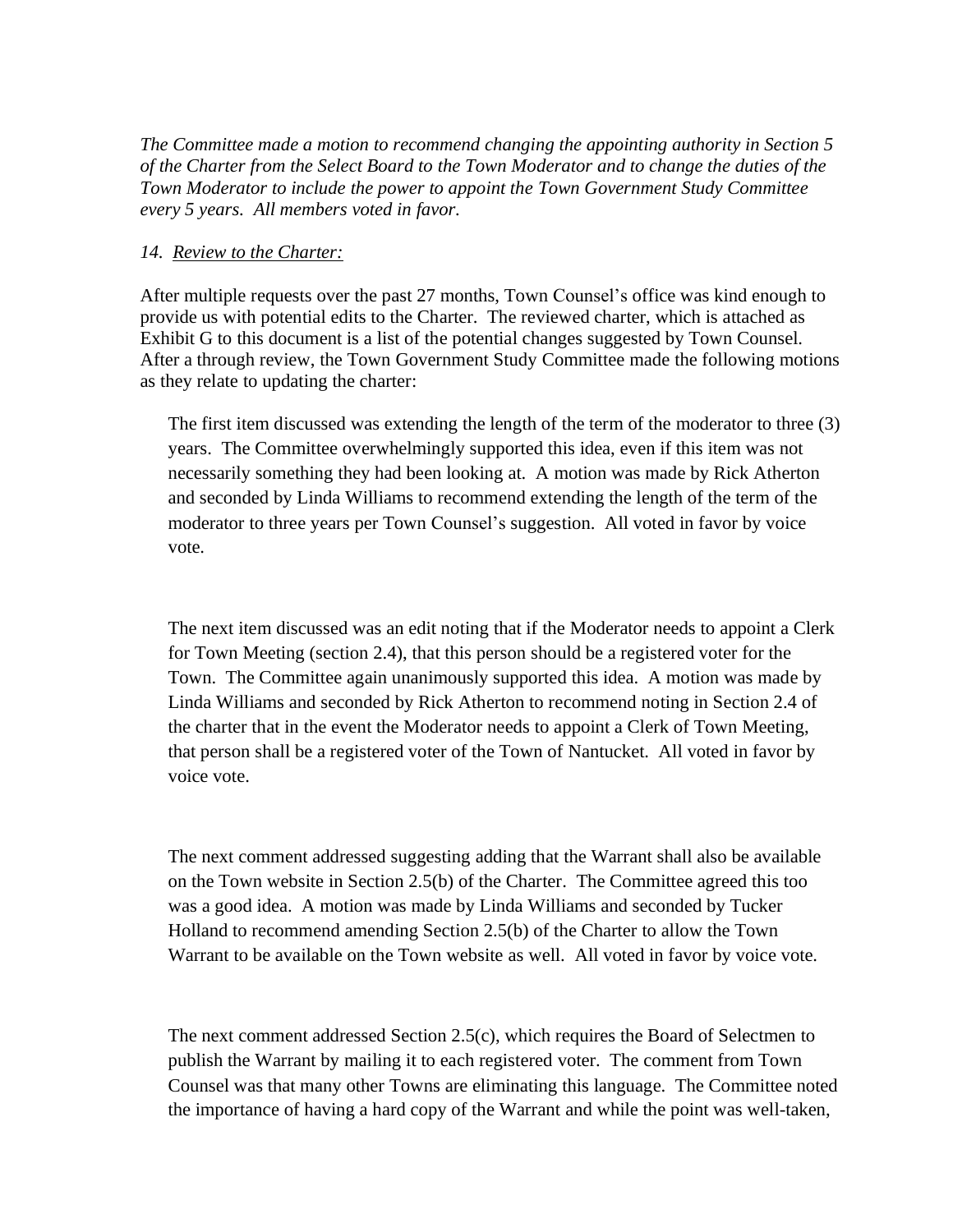there is still a great importance to having a physical copy of the Warrant available for voters. The Committee did, however, recommend that the language in Section 2.5(c) should be amended to extend the time to deliver the Warrant to 14 days. A motion was made by Tucker Holland and seconded by Linda Williams to recommend amending Section 2.5(c) of the Charter by replacing "…seven days…" to "…fourteen days…". All voted in favor by voice vote.

The next comment was on Section 3.3 which noted that many Towns are removing the requirement to have the public notice of their vote to acquire real estate noticed in the paper. The Committee felt it imperative to leave this requirement in the Charter. A motion was made by Rick Atherton and duly seconded by Curtis Barnes to leave Section 3.3 as written. All voted in favor by voice vote.

Section 3.4(4) was the next item for discussion and the recommendation was to change some of the language relative to the fifteen-day approval. The Committee felt the language was confusing and did not want to create any unintended consequences as they were not certain what the purpose of the change was. A motion was made by Rick Atherton and duly seconded by Curtis Barnes to leave Section 3.4(4) as written. All voted in favor by voice vote.

The next section that was discussed was Section 4.2(d)(14) which would be revised to allow the Town Manager to have the power to sign the warrants for payment. The Committee overwhelmingly agreed this would be an increase in efficiency. A motion was made by Rick Atherton and duly seconded by Curtis Barnes to recommend revising Section  $4.2(d)(14)$  of the Charter to authorize the Town Manager to sign the warrants for payment. All voted in favor by voice vote.

The comment regarding Section 4.3(a) was an administrative one and simply suggested changing "heads" to "department heads." There was discussion amongst the Committee if "department heads" is properly defined and Section 4.5 of the Charter seems to imply this. A motion was made by Linda Williams and seconded by Curtis Barnes to recommend revising Section 4.3(a) of the Charter to replace "heads" with "department heads." All voted in favor by voice vote.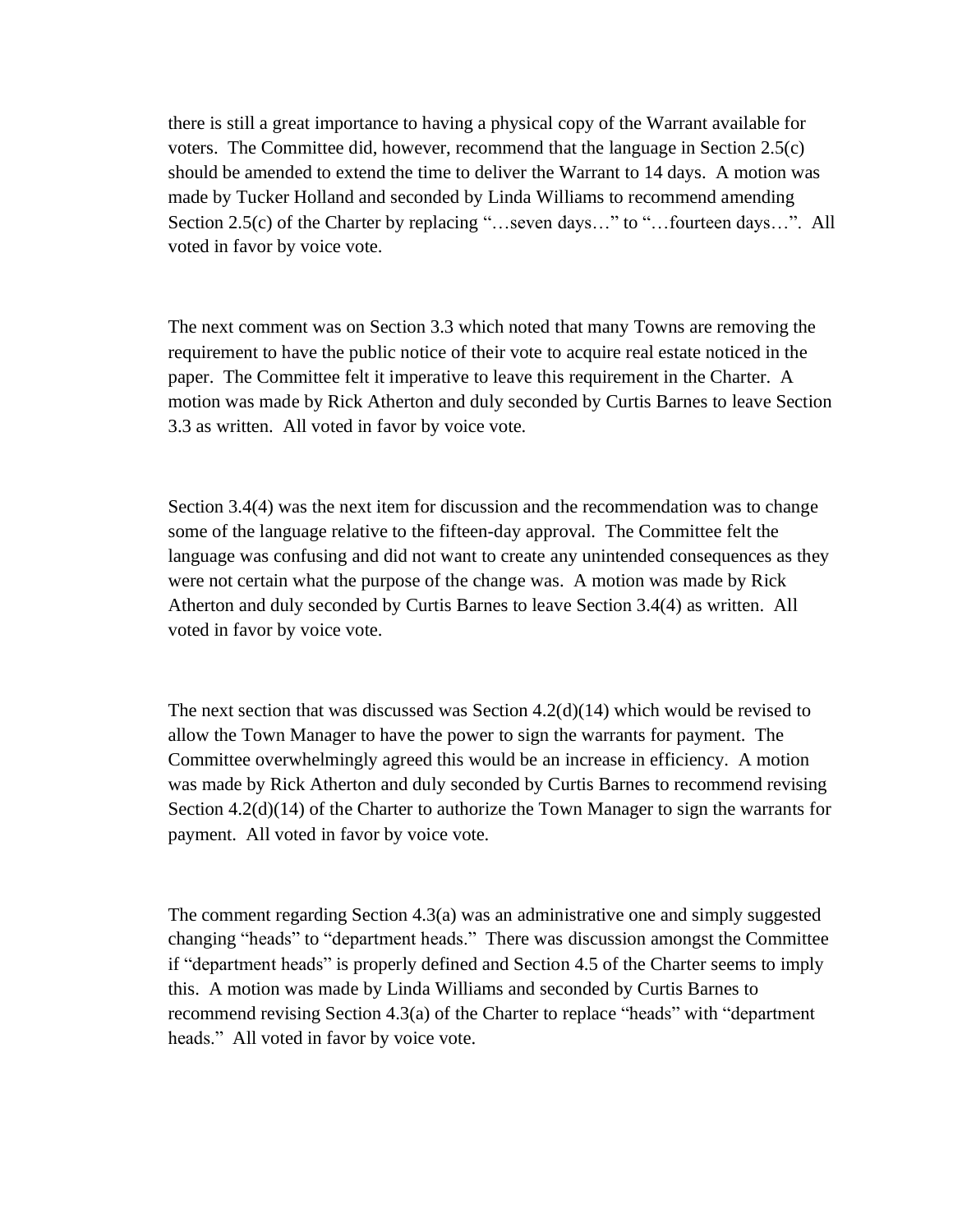The next section reviewed was Section 5.4(b) to amend this section to require petitioners be identified and who the lead petitioner is. The Committee discussed this matter at length and determined that this mechanism was already implicitly in place since the petition would be public record at the Town Clerk's office. A motion was made by Rick Atherton and duly seconded by Curtis Barnes not to amend Section 5.4(b) of the Charter. All voted in favor by voice vote.

Section 5.4(c) was the next section of the Charter that had a comment from Town Counsel's office. In this section, the suggestion was two-fold: to identify a standard from when the 20% of voters would be counted and to possibly change how long the Town Clerk has to certify the signatures. The Committee agreed that adding a benchmark to identify registered voters would be a prudent change, but did not think the change to how long the Clerk has to identify the signatories on the petition was warranted. A motion was made by Curtis Barnes and duly seconded by Linda Williams to recommend revising Section 5.4(c) of the Charter to include a standard that the 20% of registered voters shall be measured from March 1<sup>st</sup> of the previous year as established by the Town Clerk. All voted in favor by voice vote.

The next section was Section 5.4(d) and the recommendation from Town Counsel recommended changing the resignation provision from seven days to five days and to move the placement of the phrase "not less than 75 days after such certification date" after the clause, "…the Board of Selectmen shall…". The Committee discussed this at lengthy and ultimately agreed that while it was a semantic change, it was an important one. A motion was made by Linda Williams and duly seconded by Campbell Sutton to recommend revising Section 5.4(d) of the Charter by changing the resignation provision from seven days to five days and moving the placement of the phrase "not less than 75 days after such certification date" after the clause, "...the Board of Selectmen shall...". All voted in favor by voice except for Curtis Barnes who abstained.

The next comment from the Town Counsel review was to add "name and title of office" to Section 5.4(f) of the Charter. The Committee agreed this was a smart change. A motion was made by Linda Williams and duly seconded by Curtis Barnes to recommend revising Section 5.4(f) of the Charter to read "name and title of officer". All voted in favor by voice vote.

The final comment from Town Counsel was to delete Section 6.6 in its entirety because it no longer serves a purpose. The Committee agreed and a motion was made by Linda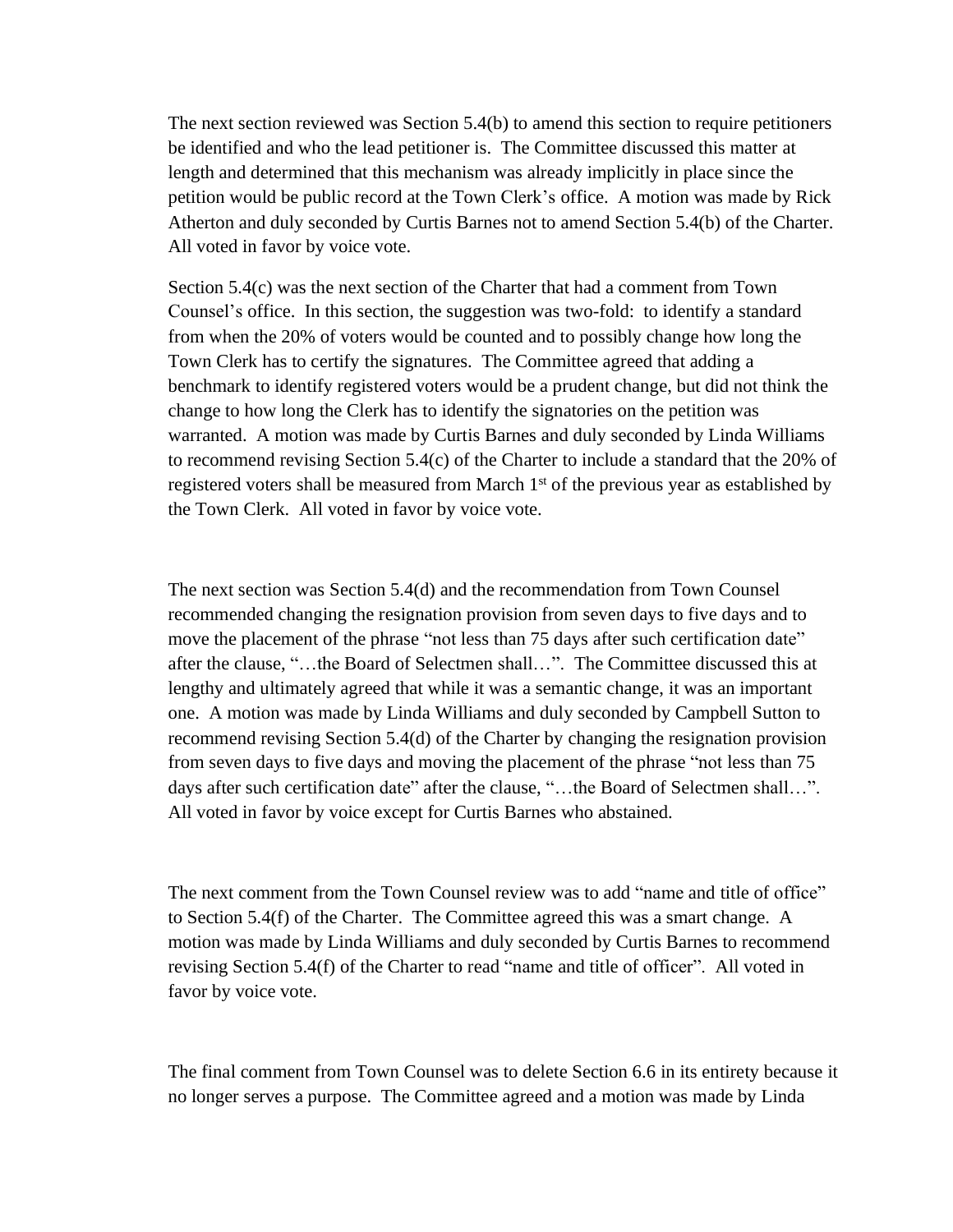Williams and duly seconded by Campbell Sutton to recommend to delete Section 6.6 in its entirety. All voted in favor by voice vote.

As an underlying comment, the Committee suggests all language in the motions be further vetted by Town Counsel in order to ensure consistency.

# 15. *Number of Signatures for a Citizen Warrant Article:*

The Committee had a robust discussion in the later stages of their tenure regarding the number of signatures required for a Citizen's Warrant Article submission. The discussion ranged from the ease of the democratic process (i.e., that requiring too many signatures would be an impediment to the democratic process, akin to a poll tax) to ensuring the Town Clerk was not overburdened when verifying signatures to the philosophy that an increased number of required signatures would help dissuade frivolous warrant articles and would, implicitly, be a reflection of the will of the public. The original motion proposed by the Committee was to increase the number of signatures on a Citizen's Warrant Article to 25. An amendment was then posed, but not passed to reduce this number to 20. Ultimately, the Committee voted on increasing the number of signatures to 25.

*The Committee voted to recommend to amend the Charter to require at least 25 signatures for a Citizen's Warrant Article. The vote was 4-2 in favor.* 

# 16. *Extending Moderator's Term to Three Years*

Although this topic was addressed in the revisions to the Charter by Town Counsel, and duly voted on by the Committee, the Committee formally voted to recommend to amend the Charter to increase the Moderator's term to three years.

*The Committee voted to recommend to amend the Charter to increase the Moderator's term to three years. The Committee voted unanimously in favor.* 

# *17. Non-Voting Taxpayer Representation at Town Meeting*

During the course of the Committee's hearings, the Committee heard from several nonvoting tax payers both in person and by alternate correspondence. They unanimously felt that their concerns and "voices" were not heard on a regular basis and certainly at Town Meeting when decisions were being made with their tax monies. The Committee considered the testimony and considered the following:

Section 2.6 provides for only **<u>one</u>** (emphasis added) member of the Nonresident Property Owners group to speak on a matter that is to be considered before the voters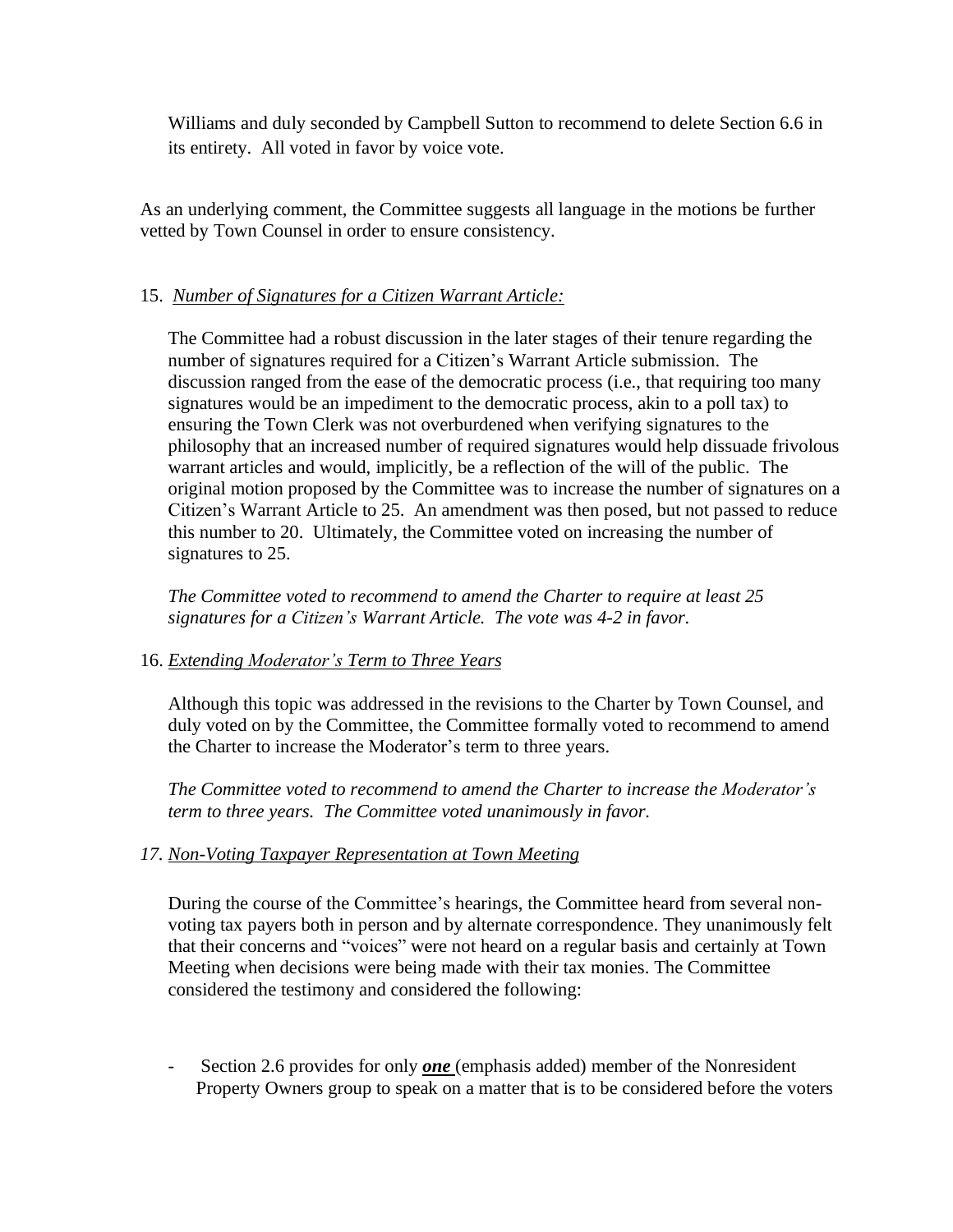at a town meeting. The number should be increased or stricken in its entirety to allow fair and reasonable representation of concerns.

- The Moderator would continue to have jurisdiction over the number who wished to speak with advance notice on which article that the speaker would like to comment on. The Nonresident Property Owner would be seated in a designated area and be known to the Moderator prior to the meeting as to their location.

The Committee was cognizant of the unique situation Nantucket has with respect to the non-voting tax payers and their representation at Town Meeting and on other matters, especially as it relates to Charter issues and financial issues within the Town. The Committee acknowledged that a change would be appropriate, but also did not want to restrict the Town or future generations to a static number of non-voting taxpayer representatives in the Town. An amendment to the motion approved by the Committee was made to restrict the number to up to fifteen members, but the amendment failed for lack of a second.

*The Committee voted to recommend either increase the number of speakers from the nonresident property owners group that may speak at Town Meeting, or to delete this section entirely and encourage the Moderator to use the necessary discretion to allow for nonresident property owners to speak at Town Meeting. The vote was 5-1 in favor.* 

#### *18. Collaboration between elected and appointed Boards and Commissions*

One of the topics the Committee focused on was suggesting that other Boards and Town committees update their respective charters and bylaws. The Committee agreed that this idea is one that should be adopted by all Boards and Town committees as a governance practice. The Committee further noted that it seems that often times, various departments and Boards and Commissions within the Town do not understand or know what the other is doing. In an effort to promote community knowledge and transparency, the Committee is suggesting collaboration and communication amongst the various Boards and Town committees.

*The Committee voted to endorse an annual joint meeting between all elected Nantucket Boards and Commissions to discuss collective community priorities as reflected in the Town Master Plan and Select Board Strategic Plan and to identify areas of potential cooperation and concern. All voted in favor.*

*The Committee voted to endorse a bi-annual review of the charge to each committee established by the Select Board and by state or local laws or regulations adopted by the Town. Such a review should involve the Select Board and the commissions or committees and determine if the charge or mission of each remains clear and supportive and in particular addressing the community's strategic goals as developed in the Town Master Plan and the Select Board Strategic Plan. The review will also discuss ways to promote*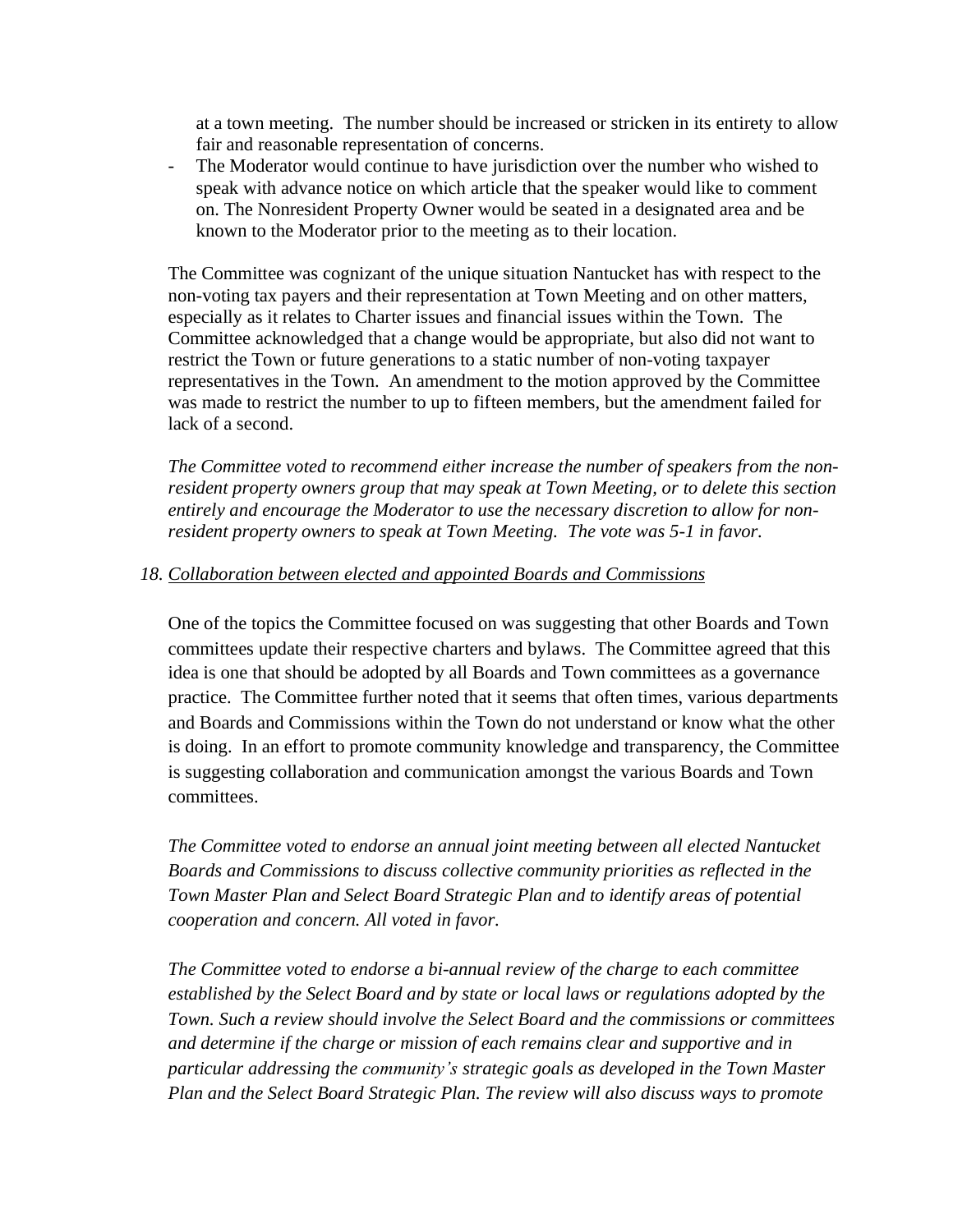*ongoing coordination between the Select Board and the commissions and committees and between said entities. All voted in favor.*